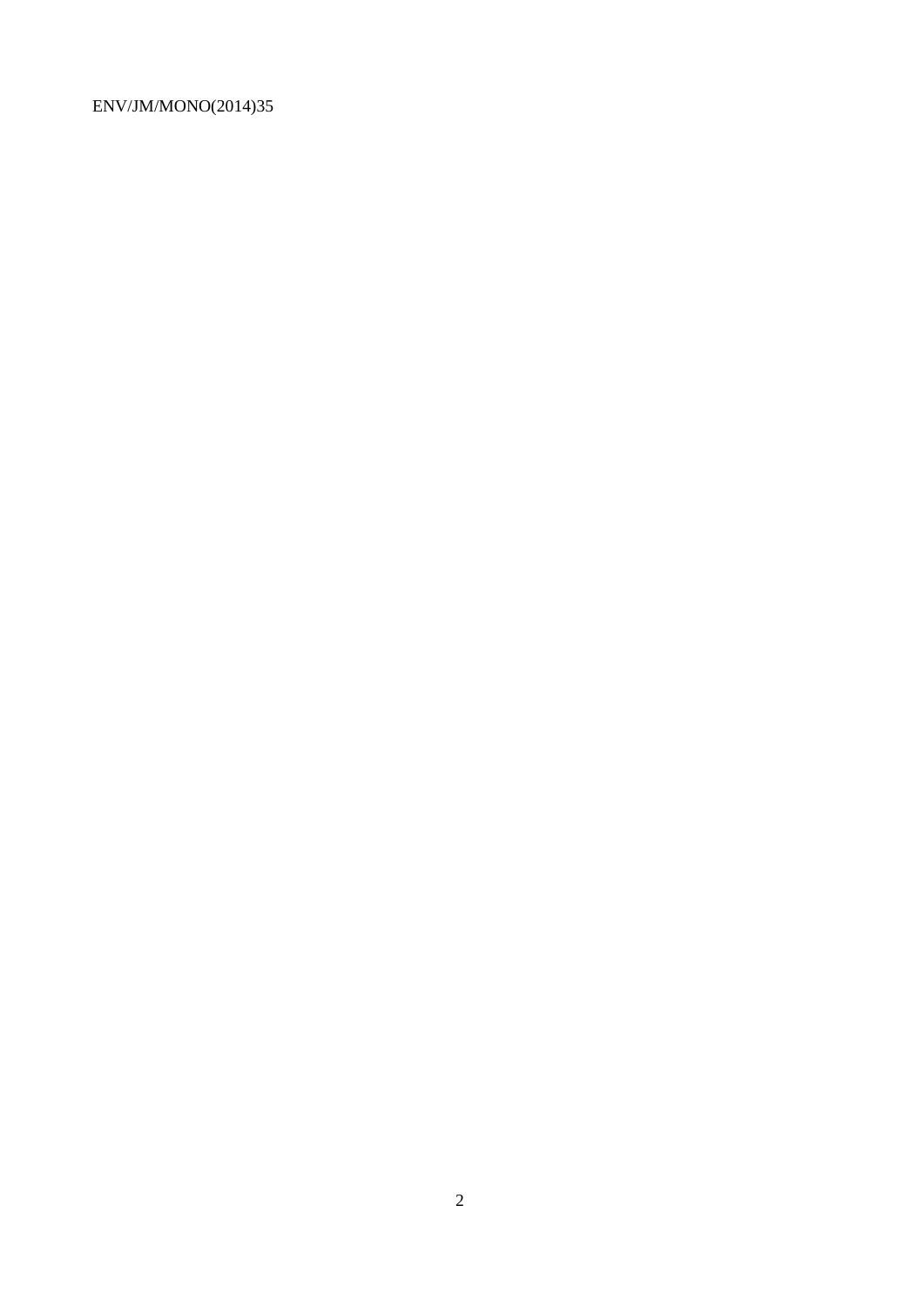# **OECD Environment, Health and Safety Publications**

**Series on Testing and Assessment**

**No. 211**

# **GUIDANCE DOCUMENT FOR DESCRIBING NON-GUIDELINE** *IN VITRO* **TEST METHODS**



A cooperative agreement among FAO, ILO, UNDP, UNEP, UNIDO, UNITAR, WHO, World Bank and OECD

**Environment Directorate ORGANISATION FOR ECONOMIC CO-OPERATION AND DEVELOPMENT** Paris 2014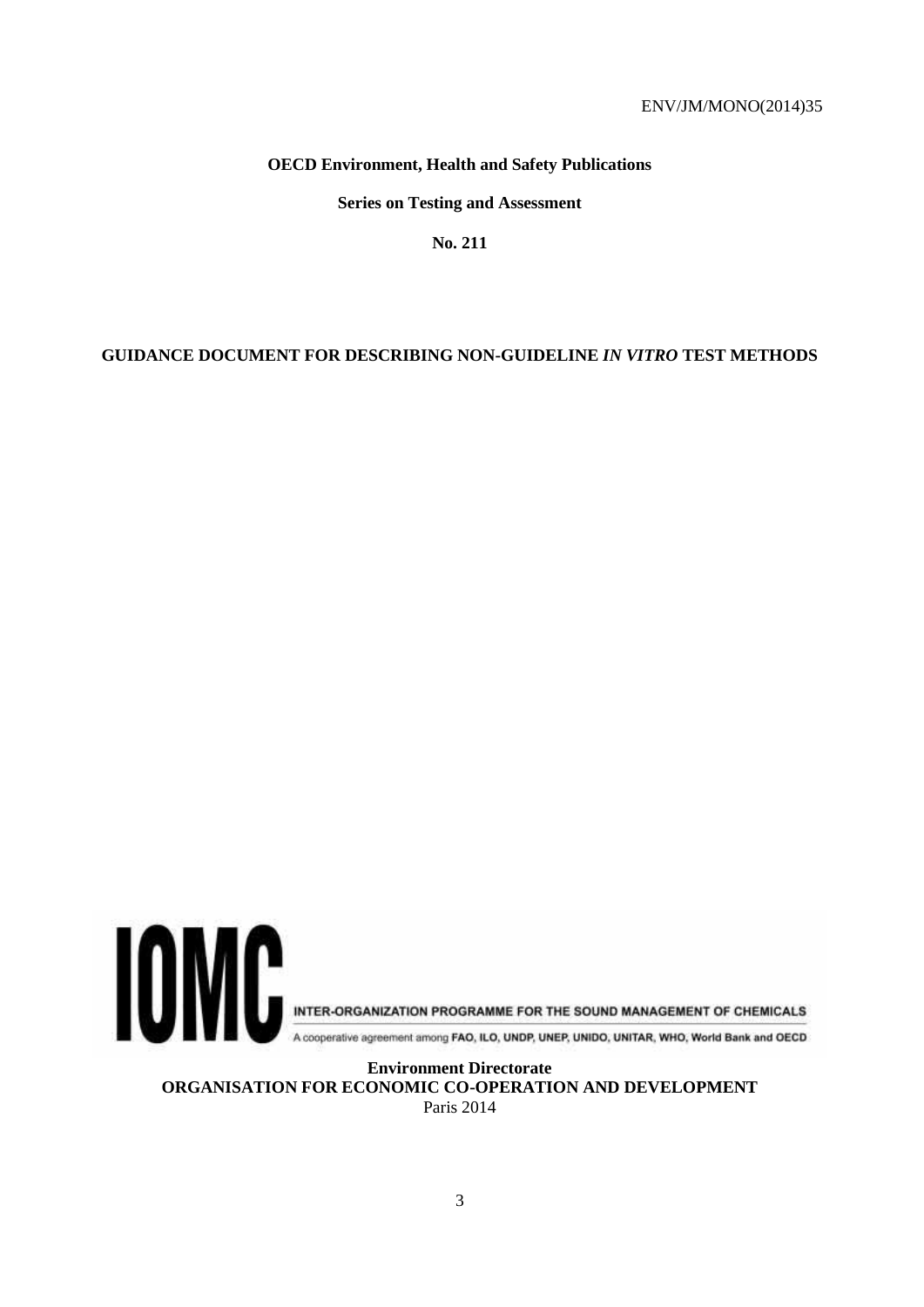# **About the OECD**

The Organisation for Economic Co-operation and Development (OECD) is an intergovernmental organisation in which representatives of 34 industrialised countries in North and South America, Europe and the Asia and Pacific region, as well as the European Commission, meet to co-ordinate and harmonise policies, discuss issues of mutual concern, and work together to respond to international problems. Most of the OECD's work is carried out by more than 200 specialised committees and working groups composed of member country delegates. Observers from several countries with special status at the OECD, and from interested international organisations, attend many of the OECD's workshops and other meetings. Committees and working groups are served by the OECD Secretariat, located in Paris, France, which is organised into directorates and divisions.

The Environment, Health and Safety Division publishes free-of-charge documents in eleven different series: **Testing and Assessment; Good Laboratory Practice and Compliance Monitoring; Pesticides; Biocides; Risk Management; Harmonisation of Regulatory Oversight in Biotechnology; Safety of Novel Foods and Feeds; Chemical Accidents; Pollutant Release and Transfer Registers; Emission Scenario Documents; and Safety of Manufactured Nanomaterials.** More information about the Environment, Health and Safety Programme and EHS publications is available on the OECD's World Wide Web site (http://www.oecd.org/chemicalsafety/).

*This publication was developed in the IOMC context. The contents do not necessarily reflect the views or stated policies of individual IOMC Participating Organisations.*

The Inter-Organisation Programme for the Sound Management of Chemicals (IOMC) was established in 1995 following recommendations made by the 1992 UN Conference on Environment and Development to strengthen co-operation and increase international co-ordination in the field of chemical safety. The Participating Organisations are FAO, ILO, UNDP, UNEP, UNIDO, UNITAR, WHO, World Bank and OECD. The purpose of the IOMC is to promote co-ordination of the policies and activities pursued by the Participating Organisations, jointly or separately, to achieve the sound management of chemicals in relation to human health and the environment.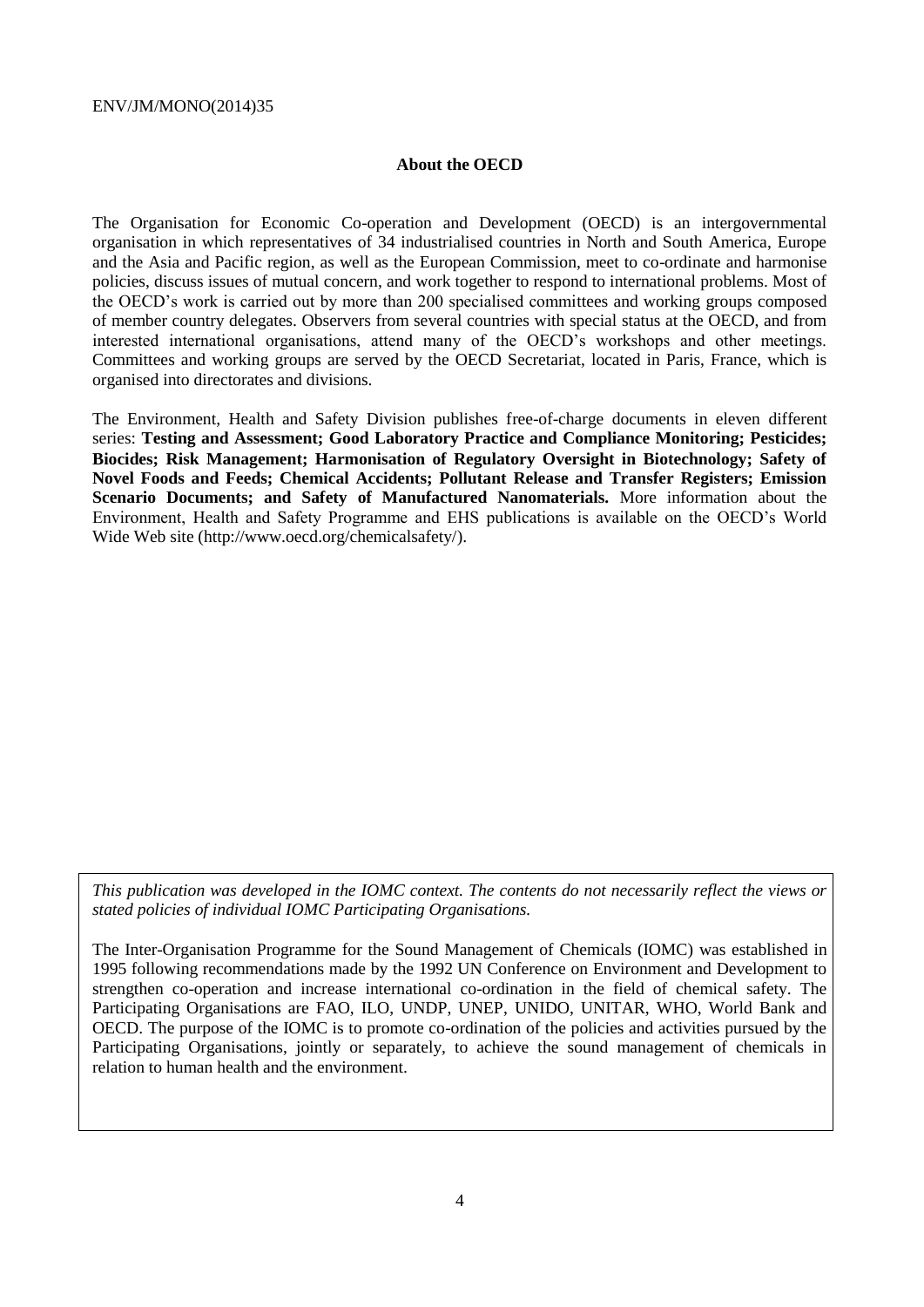**This publication is available electronically, at no charge.**

**[Complete list of Series on Testing and Assessment](http://www.oecd.org/env/ehs/testing/seriesontestingandassessmentpublicationsbynumber.htm)**

**For this and many other Environment, Health and Safety publications, consult the OECD's World Wide Web site (www.oecd.org/chemicalsafety/)**

**or contact:**

**OECD Environment Directorate, Environment, Health and Safety Division 2 rue André-Pascal 75775 Paris Cedex 16 France**

**Fax: (33-1) 44 30 61 80** 

**E-mail: ehscont@oecd.org**

#### **© OECD 2014**

Applications for permission to reproduce or translate all or part of this material should be made to: Head of Publications Service, RIGHTS@oecd.org, OECD, 2 rue André-Pascal, 75775 Paris Cedex 16, France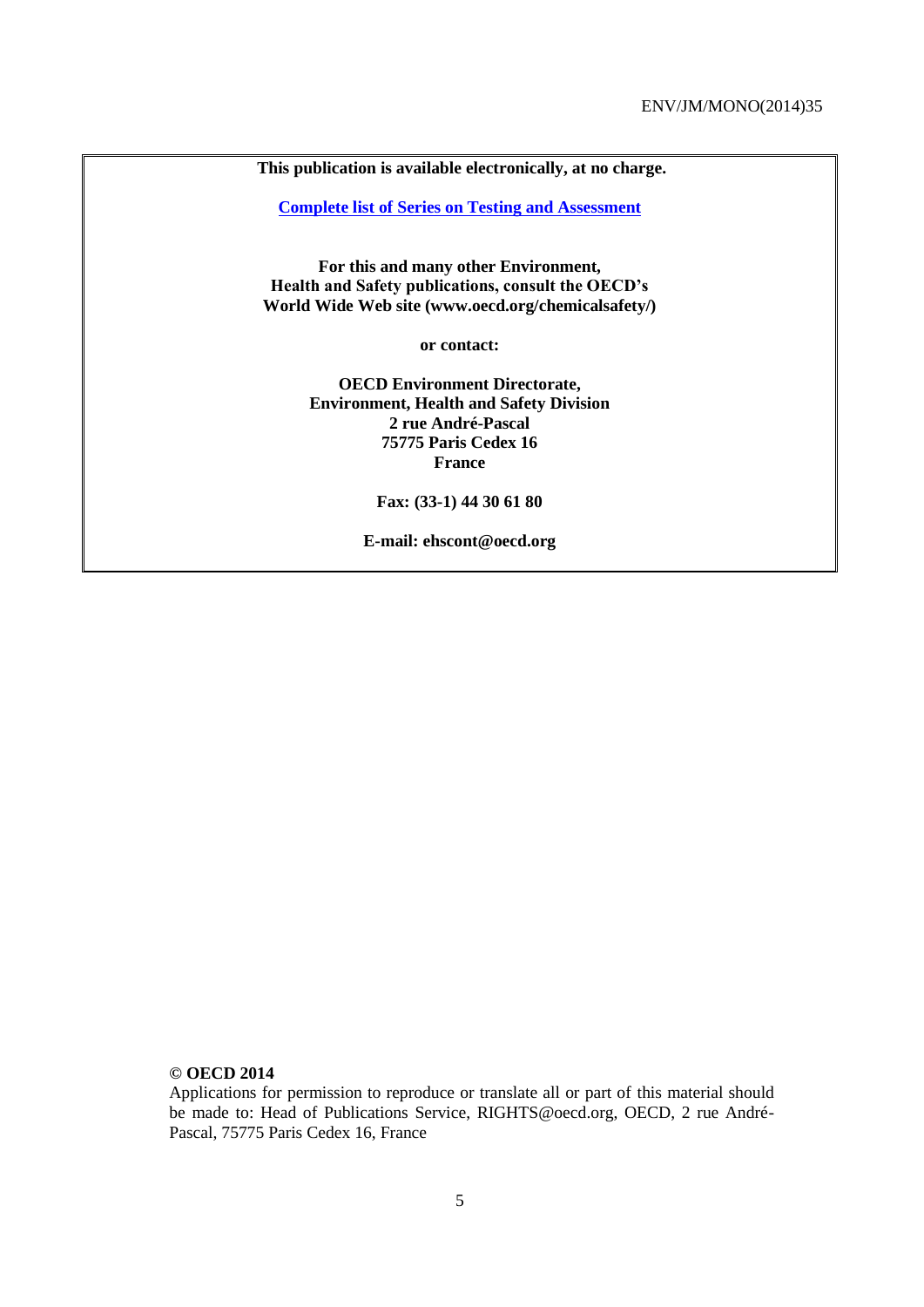## **FOREWORD**

The guidance document for describing non-guideline *in vitro* methods was initiated in 2013 by the Advisory Group on Molecular Screening and Toxicogenomics (EAGMST), operating under the Working Group of the National Coordinators of the Test Guidelines Programme (WNT) at the OECD. The need for such guidance emerged with the increasing number of non-standard *in vitro* methods often using elaborated technologies to produce a large amount of data. A draft of the document was brought to the attention of the EAGMST and WNT in October 2013 for review. In December 2013, the draft was also discussed and commented on by the Validation Management Group for Non-Animal Testing. A revised draft was available to the WNT meeting in April 2014 and circulated for a formal commenting round in July 2014. A revised draft was circulated for approval via written procedure to WNT in September 2014.

It is acknowledged that this is an area in rapid development, and there is limited experience at the moment on best practice to describe this type of new *in vitro* methods. This first edition of the guidance document may thus need to be revised in the near future.

This document is published under the responsibility of the Joint Meeting of the Chemicals Committee and the Working Party on Chemicals, Pesticides and Biotechnology.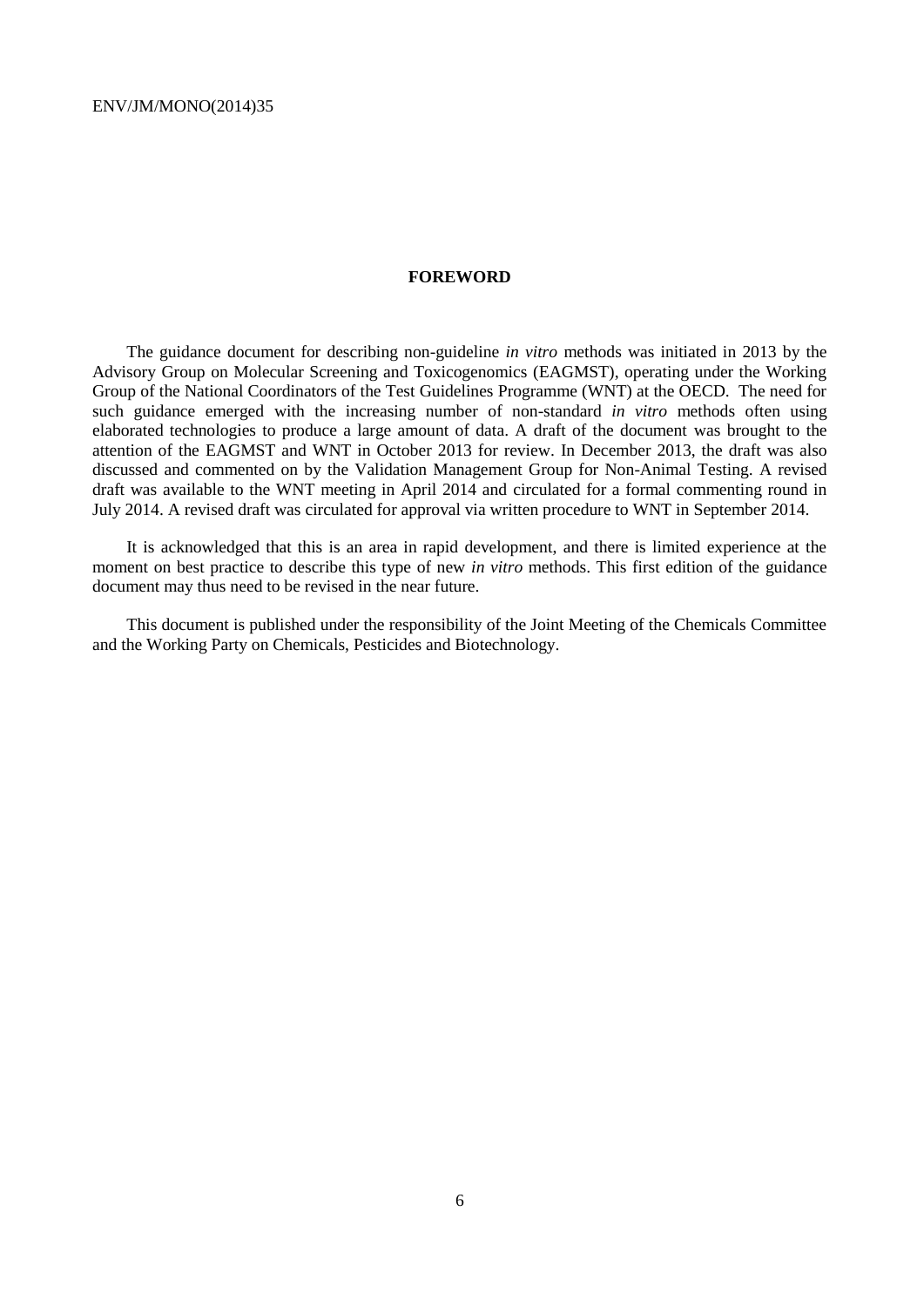# GUIDANCE DOCUMENT FOR DESCRIBING NON-GUIDELINE IN VITRO TEST METHODS

# **TABLE OF CONTENTS**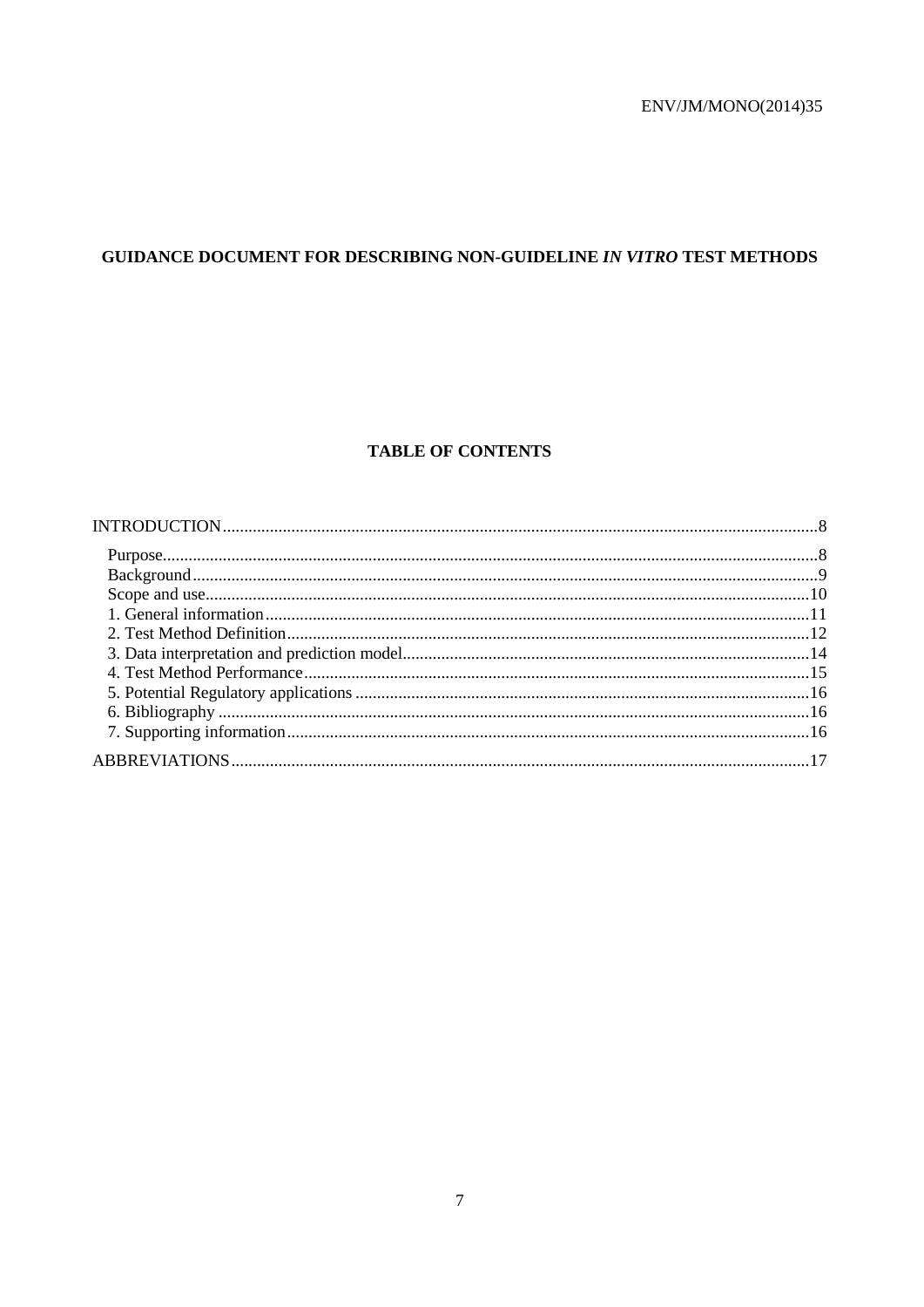# **GUIDANCE FOR DESCRIBING NON-GUIDELINE** *IN VITRO* **TEST METHODS TO FACILITATE THEIR CONSIDERATION IN REGULATORY APPLICATIONS**

#### <span id="page-7-0"></span>**INTRODUCTION**

#### <span id="page-7-1"></span>**Purpose**

1. Regulators are increasingly faced with data from non-guideline studies, especially from novel *in vitro* assays, in particular for priority setting of substances that require evaluation and may require testing but also within the context of their safety assessments. The rapid timelines for development of such new assays and the lack of transferability of certain technologies do not make these assays easily amenable to Test Guideline development and use. Nevertheless, the information generated from these methods can be useful at several levels in the safety assessment process. This guidance outlines the information that ideally should be provided by developers to describe non-guideline in vitro methods in order to facilitate an assessment of the quality of data produced and the potential utility in regulatory applications. It has been developed in the context of the work of the OECD Advisory Group on Molecular Screening and Toxicogenomics, and its programme on the development of Adverse Outcome Pathways (AOPs).

2. The purpose of this guidance is to harmonise the way non-guideline in vitro methods are described and thereby facilitate an assessment of the relevance of test methods for biological activities and responses of interest, and an assessment of the quality of data produced, irrespective of whether these tests are based on manual protocols or assay protocols adapted for use on automated platforms or highthroughput screening systems (HTS). This guidance outlines the elements considered relevant for providing a comprehensive description of an in vitro method to facilitate the interpretation of results and support scientifically defensible fit-for-purpose applications, so as to be suitable for their use in decision making processes by regulators in particular or by the scientific community and end users in general.

3. This guidance is neither intended to be prescriptive nor does it endorse a particular structure for reporting the information. On the contrary, the structure should be both flexible and transparent and the example given below merely illustrates the type of information that could be helpful to characterise a particular method. The completeness of the information provided will vary depending on the level of development of the method under consideration and this in turn will impact its use in different regulatory applications (see Section 5). Note the structure here outlines the information about a given method, not how the results generated from such methods should be structured, recorded and reported. Work is additionally underway to develop an OECD Harmonised Template for capturing results from in vitro assays, so named OHT 201. Finally, this document does not provide guidance on how the information generated with such methods can be used for regulatory purposes.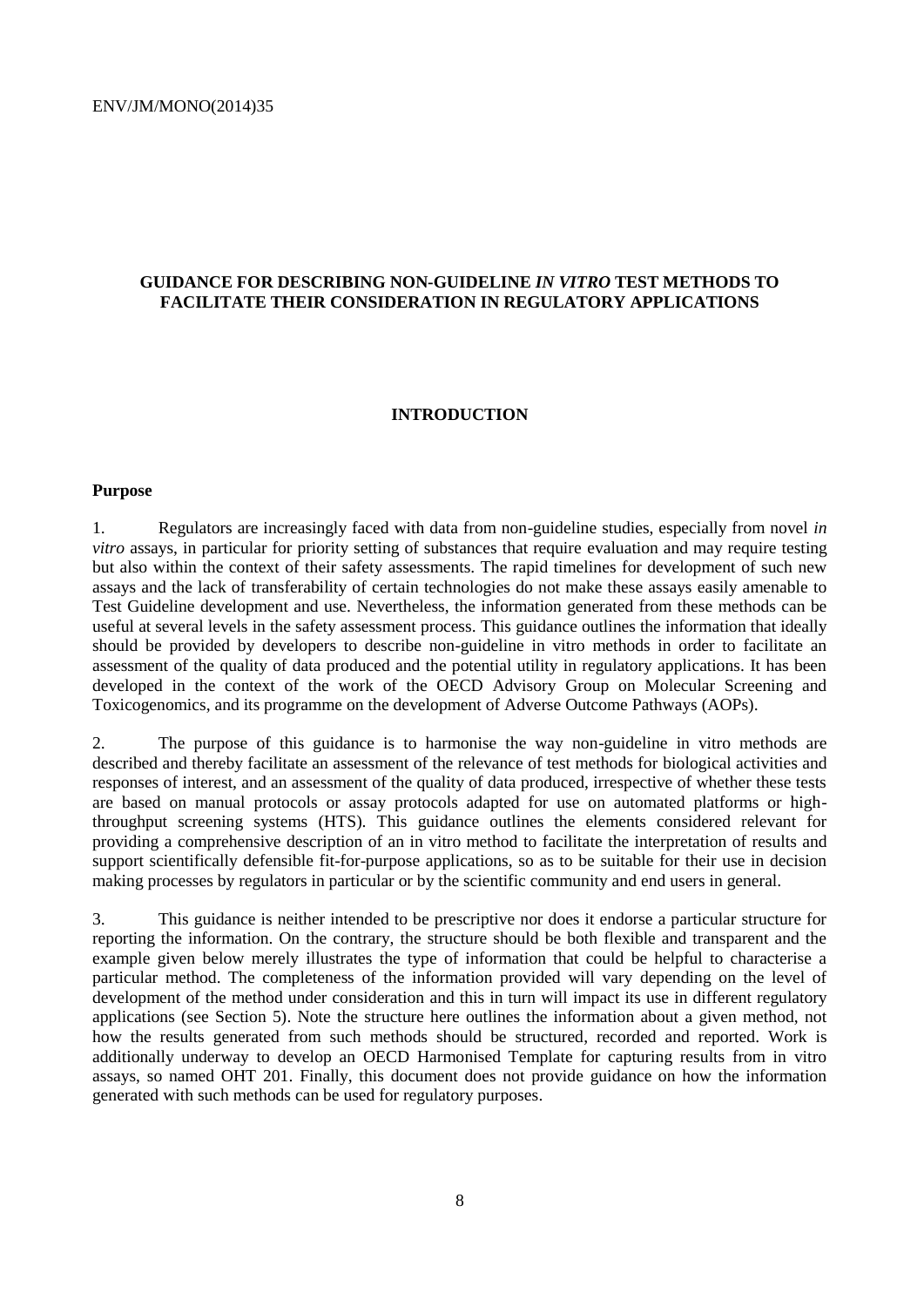# <span id="page-8-0"></span>**Background**

4. In the past, the development of alternative methods and in particular *in vitro* alternative methods has been largely motivated by the possibility to model or predict **downstream health effects** observable in situ (so-called "apical endpoints"), be it by one method only (=stand-alone alternative) or by a group of assays used either in conjunction ("test battery") or in a strategic sequence ("testing strategy"), or to provide a mechanistic understanding of responses induced by chemicals, as a supplement animal experiments. Examples include methods to evaluate skin corrosion and irritation potential, which have resulted in specific OECD Test Guidelines. The validation process that such methods have followed is described in more detail in OECD Guidance Document 34 (guidance document on the validation and international acceptance of new or updated test methods for hazard assessment<sup>1</sup>). Scientific principles of assay validation described in Guidance Document 34 are relevant for many types of assays, irrespective of whether the predictions are for apical or for intermediate effects. However since the publication of the NRC Report<sup>2</sup> in 2007, initiatives such as  $Tox21<sup>3</sup>$  and the US EPA's  $ToxCast<sup>4</sup>$  have sought to exploit emerging technologies such as high throughput screening (HTS) and high content screening (HCS) assays to generate data. Such assays are sometimes termed "next generation" in vitro assays. There are currently a number of challenges in using HTS and HCS data in regulatory activities. A major challenge is the lack of development of standard guidance based on traditional validation, which might not be appropriate or relevant for such methods, not least since the assays might not be easily transferable to third laboratories due to very specific equipment (i.e. robotic platforms). In such cases assessment of transferability and between-laboratory as foreseen in regular validation (GD 34) would be less relevant. Furthermore, the evolution of some of these assays might be too rapid to justify a full and lengthy formal validation process in view of the standardization and acceptance as OECD Test Guidelines. Also, it may happen that an assay may only have utility for a particular /limited chemical class or sector (e.g. alcohols, solids, etc.) which makes the assay useful to characterize but does not warrant a full validation and Test Guidelines development process.

5. Nervertheless, data generated by these methods, as well as by many other in vitro methods that may be early in their development stage or rapidly developing, not measuring an established regulatory hazard endpoint, or of narrow applicability(e.g., limited in the range of physical-chemical properties of chemicals tested) for a given hazard/biological endpoint, can be of practical value, e.g. to facilitate a better understanding of the mechanisms of action of a substance and thus could be used to a greater extent in a regulatory context..

6. The availability of novel technologies and new in vitro methods at early stages of development, including these "next-generation" *in vitro* methods, raises questions - how can these methods be practically utilised whilst ensuring that the resulting data are scientifically robust and interpreted in the appropriate context? It is critical to have some type of framework in place to help evaluate the uncertainties and interpreting such in vitro methods to assure scientific confidence. Anchoring such methods in the appropriate biological context (e.g. Adverse Outcome Pathway (AOP)) supports the examination of scientific uncertainties and should in turn help to inform their use in integrated approaches to testing and assessment (IATA) as well as chemical grouping and prioritisation. An example of such types of

 $1$  OECD (2005). Guidance document on the validation and international acceptance of new or updated test methods for hazard assessment. ENV Series on Testing and Assessment, No. 34, OECD Publishing.

<sup>&</sup>lt;sup>2</sup> National Research Council, Toxicity Testing in the 21st Century: A Vision and a Strategy (June 2007), available at: http://dels.nas.edu/Materials/Report-In-Brief/4640-Toxicity-Testing

<sup>3</sup> US Tox21 Program, more information from: http://epa.gov/ncct/Tox21/

<sup>4</sup> US ToxCast Program, more information from: http://www.epa.gov/comptox/toxcast/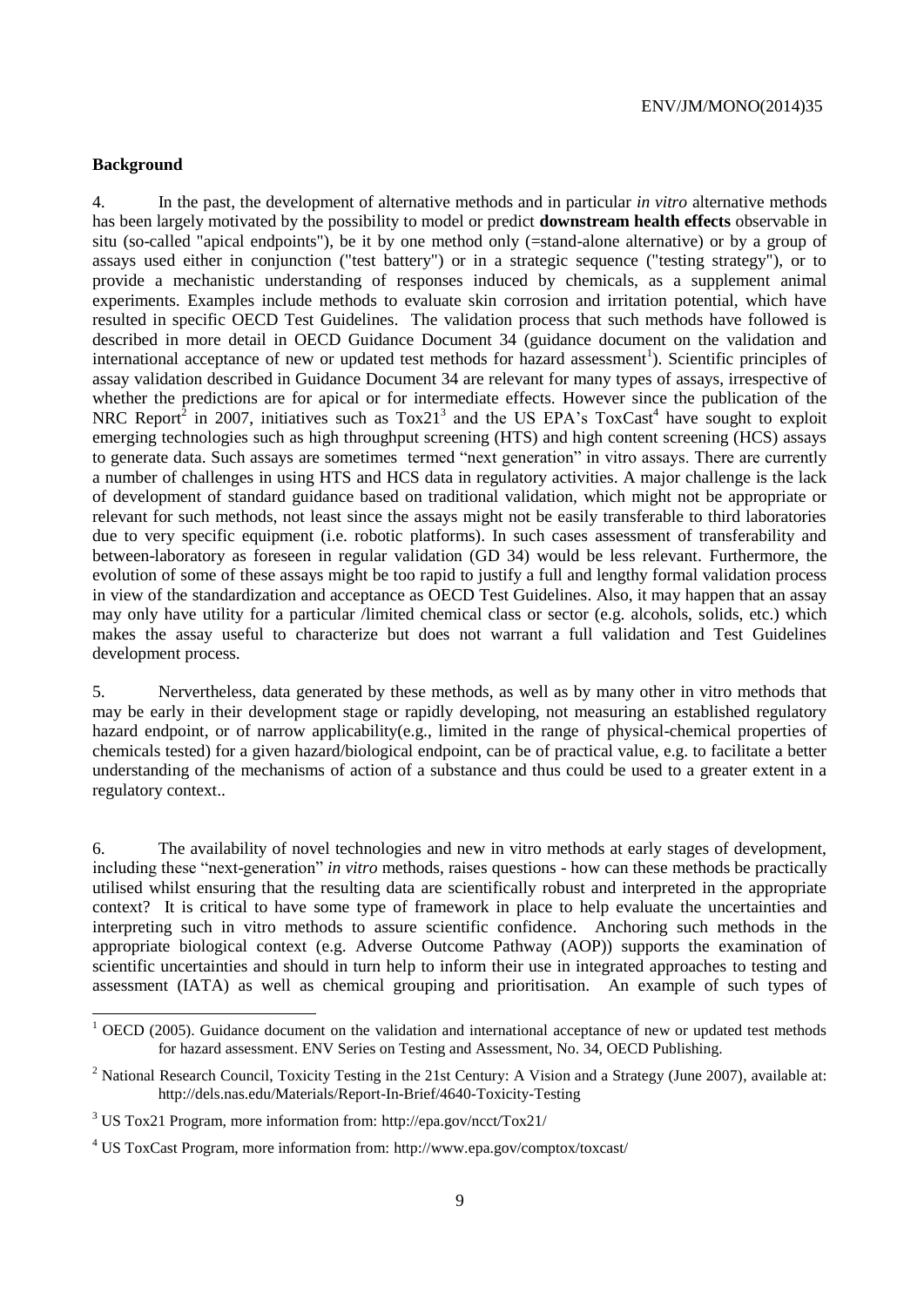regulatory applications are being described in more detail in another guidance that is currently undergoing development (ref to Guidance on IATA for skin sensitization, in preparation).

7. This first edition of the guidance document is based on experience from experts in OECD countries/regions, industry and animal welfare groups in applying good practice when describing highcontent *in vitro* methods. As more experience is gained in future, especially with more high-throughput and high content assays, the guidance may be updated to augment its applicability to those new types of assays, as appropriate.

# <span id="page-9-0"></span>**Scope and use**

8. This guidance provides a framework for describing existing knowledge about a method, termed **Method Description**, and abbreviated to **MD**. The MD structure below outlines the type and level of information that would be ideally captured. It is based on principles outlined in the IOM Framework (2010) [see [http://nap.edu/catalog.php?record\\_id=12869\]](http://nap.edu/catalog.php?record_id=12869) and uses the same information elements for in vitro methods indicated in OECD Guidance 34 and in an existing Streamlined Summary Document (OECD Series on Testing and Assessment Nr. 180; Streamlined Summary Document Related to the Fluorescein Leakage (FL) Test Method for Identification of Ocular Corrosives and Severe Irritants (TG 460)). It also mirrors many of the same information elements that form the basis of the Joint Research Centre's (JRC) DataBase service on ALternative Methods (DB-ALM) [see [http://ecvam](http://ecvam-dbalm.jrc.ec.europa.eu/)[dbalm.jrc.ec.europa.eu/\]](http://ecvam-dbalm.jrc.ec.europa.eu/) as well as characteristics defined by the OECD Thyroid Scoping Group<sup>5</sup>.

9. This guidance is not intended to duplicate or replace OECD Guidance Document 34 (GD34), rather it is complementary and addresses methods that have not been officially validated.

10. There is of course flexibility in the use of the MD guidance document, depending on the level of development of individual methods, but also on the number of methods available that form a consistent set. In the case of a set of test methods representing a suite of key events on an AOP for example, some sections of the MD should be filled-in for each method (e.g. sections 1 and 2), while other sections may be filled in for the entire set as a whole rather than for each method under consideration.

11. This guidance document mainly targets test method developers as main users. Ultimately any completed MD should be stored in a publicly available repository/library of methods. This is beyond the scope of this guidance, although existing repositories such as JRC's DB-ALM may be helpful. In the repositories of MDs in countries/regions, the status, accountability for information provided in MDs, level of verification applied should be clearly stated to avoid misunderstanding.

12. The MD addresses information related to the purpose and scope of the assay, a description of the method components including protocol and reference chemicals, the stage of development of the assay, the

<sup>5</sup> OECD (2014), New Scoping Document on *in vitro* and *ex vivo* Assays for the Identification of Modulators of Thyroid Hormone Signalling, Series on Testing and Assessment No. 207, OECD Publishing, Paris.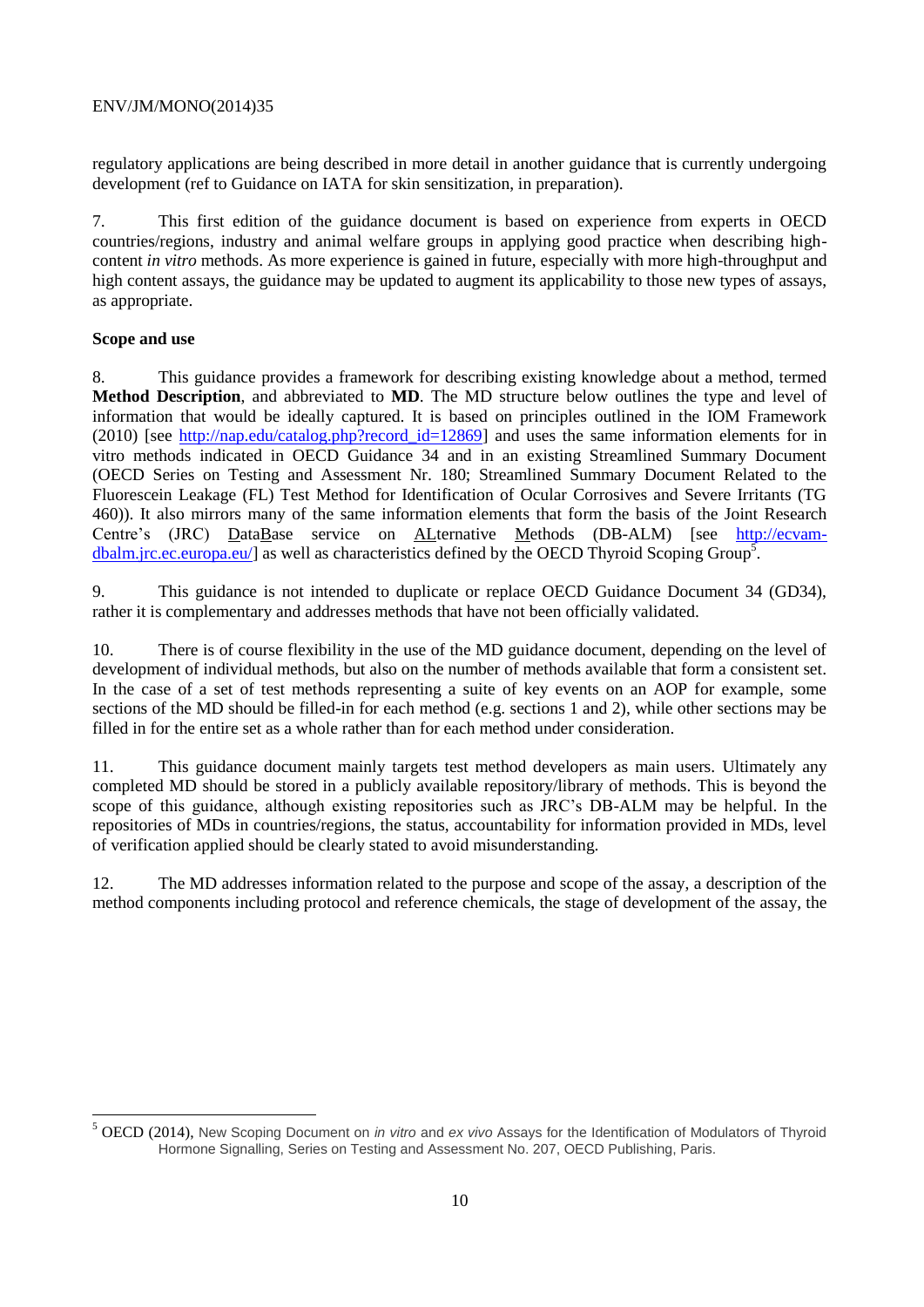quality /acceptance criteria, data interpretation and prediction model(s), performance including sensitivity<sup>6</sup> and predictivity<sup>7</sup>.

13. In the MD example below, some of the information elements may not be relevant for a given assay, or are not known, or simply cannot be provided. In such cases, annotating with "no information available" will still be helpful for the end user to understand when evaluating the overall assay. It is also worth noting that some elements may be redundant or may be more readily populated based on the way in which an electronic repository has been structured e.g. particular fields in Section 1 are of note.

14. Although this guidance document does not prescribe conditions for filling-in MDs, when nonstandard methods appear useful and relevant, jurisdictions may require further information in an MD format before using the methods or the data generated in a regulatory context. The use of MD is in the remit of countries/regulatory authorities in countries/regions. Regulatory authorities should be consulted for further information on the implementation and use of the MD.

## <span id="page-10-0"></span>**1. General information**

**1.1 Assay Name (title):** provide a short and descriptive title for the assay.

**1.2 Summary:** provide a summary of the assay features. E.g. "the effects of a chemical irritant on the opacity and permeability of a freshly isolated bovine cornea can be used to measure eye irritancy."

**1.3 Date of MD:** report the date of the first version of the MD (day/month/year). Example: "5 August 2013".

**1.4 MD author(s) and contact details:** indicate the name(s) and the contact details of the author(s) of the MD (first version of the MD).

# **1.5 Date of MD update(s) and contacts:**

- **Date:** indicate the date (day/month/year) of any update of the MD. The MD can be updated for a number of reasons such as additions of new information (e.g. addition of new validation studies in section 7) or corrections to the existing information. Summarise briefly which information has been updated.
- **Contact:** indicate the name and the contact details of the author(s) of the updates if different from that in  $1.4$

**1.6 Assay developer(s)/Laboratory and contact details:** indicate the name of the assay developer(s)/author(s)/laboratory(ies), and the corresponding contact details.

**1.7 Date of assay development and/or publication:** report the year of initial release/publication of the assay described in the current MD, indicate existence of standard operating procedures if they were made available to the public.

<sup>&</sup>lt;sup>6</sup> Sensitivity: the proportion of all positive/active substances that are correctly classified by the test. It is a measure of accuracy for a test method that produces categorical results, and is an important consideration in assessing the relevance of a test method.

<sup>&</sup>lt;sup>7</sup> Specificity: the proportion of all negative/inactive substances that are correctly classified by the test. It is a measure of accuracy for a test method that produces categorical results and is an important consideration in assessing the relevance of a test method.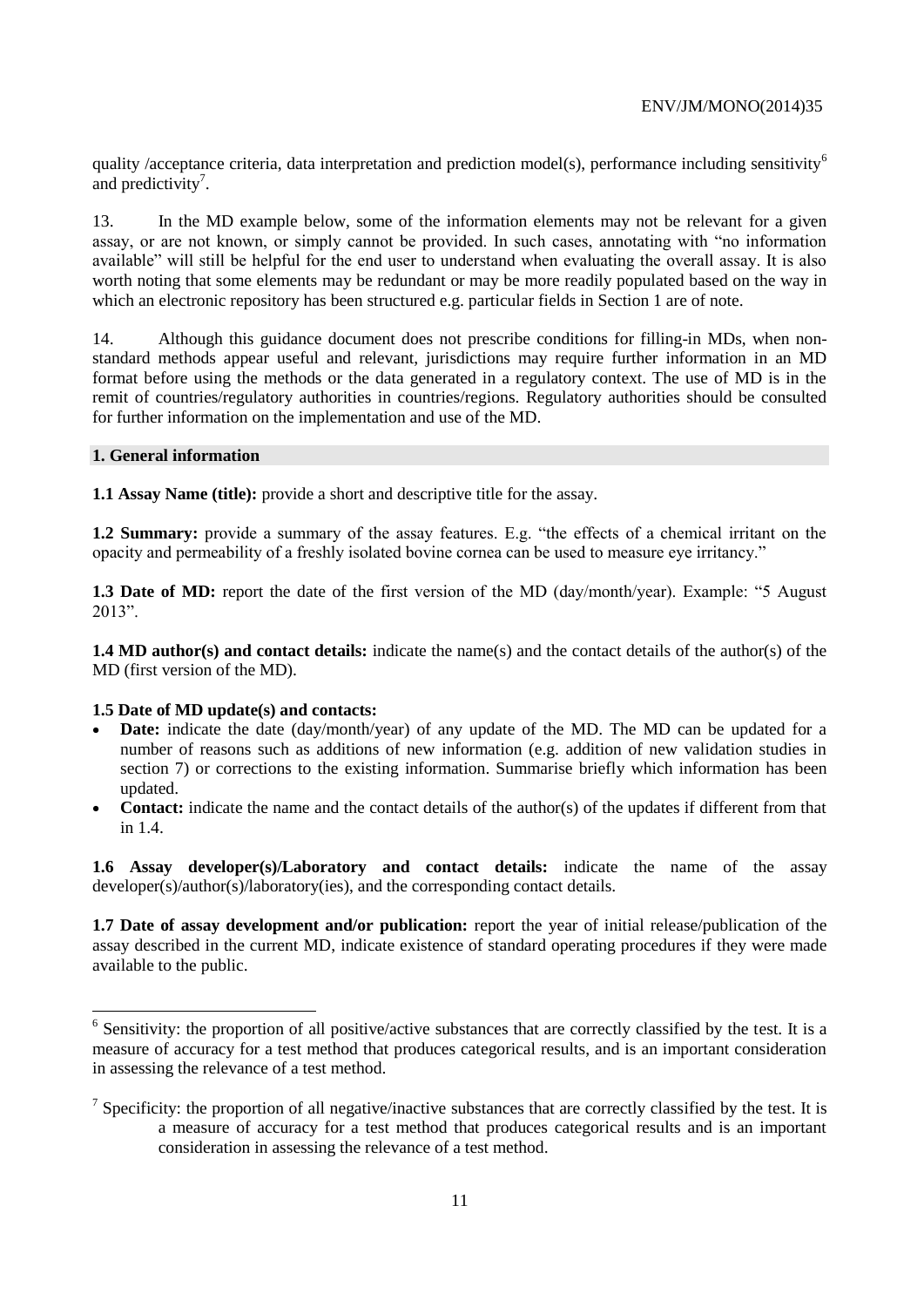**1.8 Reference(s) to main scientific papers:** list all bibliographic references to original paper(s) explaining the assay development. Any other reference such as references to validation datasets or prediction model development can be reported in field 6.0 "Bibliography". References should be publicly available or attached.

**1.9 Availability of information about the assay in relation to proprietary elements:** indicate whether the assay is proprietary or non-proprietary (to what extent is the assay method transferable or contains proprietary elements) and specify (if possible) what kind of information about the assay cannot be disclosed or is not available (e.g., chemical reference sets (training or test sets), prediction model). Example: "The assay is non-proprietary but the training and test sets are not available"; "The model is proprietary and the prediction model and associated data sets are confidential"; "Company XYZ's in vitro model for sensitisation may be transferable but the prediction model is confidential".

Obviously ensuring scientific confidence in an assay is facilitated if all information is transparent and can be disclosed.

**1.10 Information about the throughput<sup>8</sup> of the assay:** indicate the throughput of the assay to provide an indication of likely resource intensity e.g. low (manual assay, one chemical tested at a time), lowmoderate, moderate, moderate-high, high throughput (e.g. in 96 well-plate and higher), and qualify with e.g. approximate number of chemicals/concentrations per run. If appropriate indicate whether a manual assay could be run in a higher throughput mode.

**1.11 Status of method development and uses: c**ompile information for the following sections if appropriate. Considerations could include:

i) Development status: Indicate if the assay is still under development, and the estimated timeline for completion as far as possible

ii) Known uses: Summarise the current and/or past use of the assay by different laboratories

iii) Evaluation study: Summarise the main conclusions or refer to individual protocol if available

iv) Validation study: Indicate participation in a formal validation study/studies and summarise the conclusions and their outcomes or refer to the individual protocol if available

v) Regulatory use: Provide details of any potential regulatory application and of the toxicological hazard endpoint being addressed by the assay.

## **1.12 Abbreviation and Definitions**

If any terms were abbreviated or need specific definitions, they should be provided in this section.

## <span id="page-11-0"></span>**2. Test Method Definition**

 $\overline{a}$ 

## **2.1 Purpose of the test method**

The claimed purpose and rationale for intended use of the method (e.g. alternative to an existing method, screening, provision of novel information in regulatory decision-making, mechanistic information, adjunct test, replacement, etc.) should be explicitly described and documented. The response measured in the assay should be put in the context of the biology/physiology leading to the *in vivo* response or effect.If the biological activity or response refers to a key event or molecular initiating event (MIE), provide a short description indicating firstly what key event within an existing or developing AOP, or in relation to a

<sup>&</sup>lt;sup>8</sup> throughput means the amount of information or data passing through a system from input to output (e.g. experimental system, computer program) over a period of time.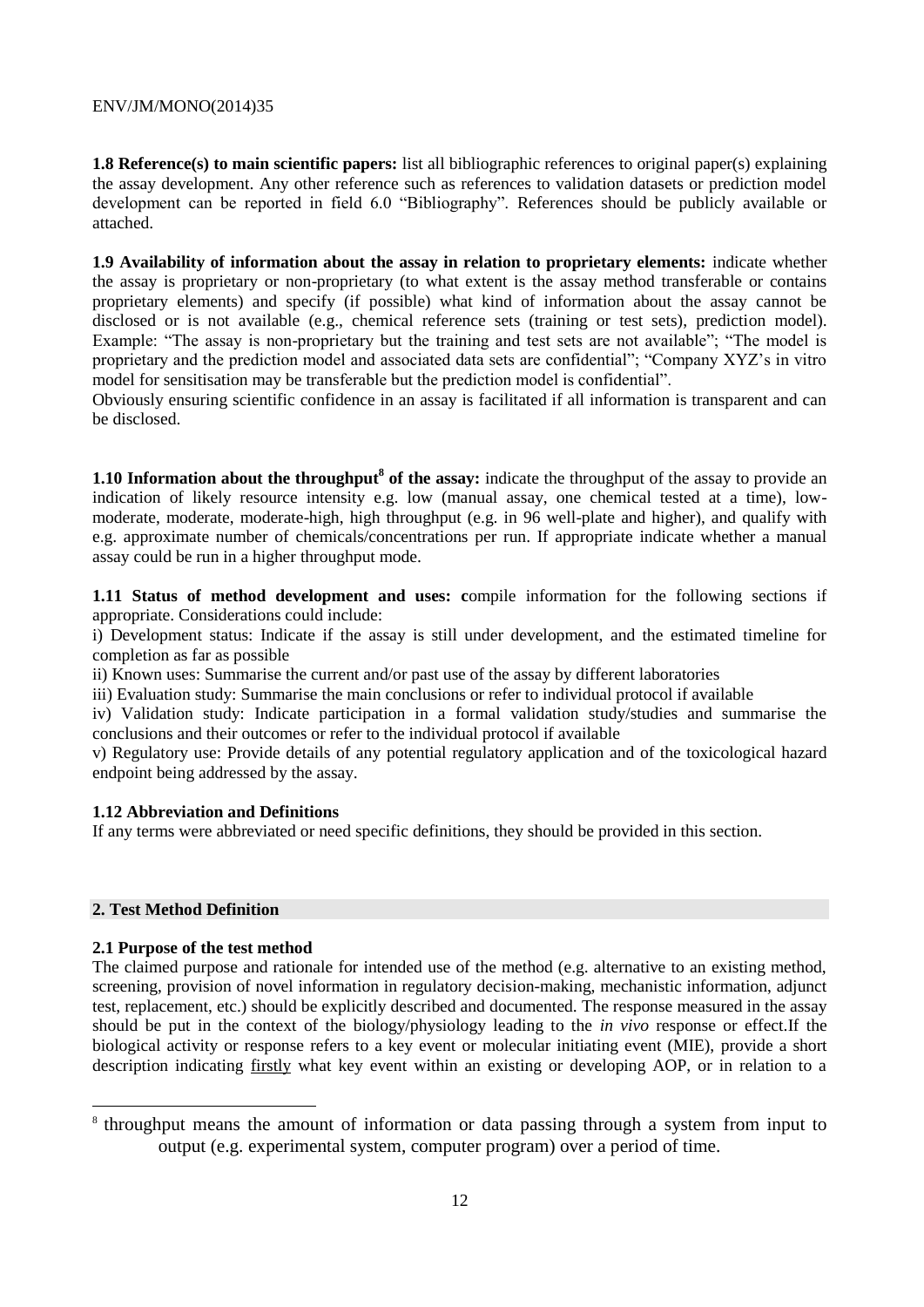mechanism or mode of action, the assay is aiming to characterize (i.e. which level of biological organization the assay may be attributed (e.g. sub-cellular, cellular, tissue, organ or individual), and secondly where the assay might fit in the context of an existing regulatory hazard (i.e. adverse outcome). E.g. the GSH assay<sup>9</sup> measures reactivity which characterises covalent binding, which is the MIE within the AOP for skin sensitisation; the relative binding affinity as measured in an estrogen receptor (ER) binding assay characterises the molecular initiating event (MIE) in an AOP for ER-mediated reproductive impairment. For definitions of an AOP and guidance in developing an AOP, see the Guidance Document No. 184; Guidance Document on Developing And Assessing Adverse Outcome Pathways.

In the absence of any AOP, provide an indication of the plausible linkage between the mechanism(s) the assay is measuring and the resulting hazard endpoint. More specific information can be captured in section 2.2 (Scientific principle of the method), e.g. "This assay addresses peptide reactivity as the MIE within the AOP for skin sensitisation by covalent binding by measuring depletion of synthetic heptapeptides containing either cysteine or lysine following a 24 hour incubation period."

**2.2 Scientific principle of the method:** provide the scientific rationale, supported by bibliographic references to articles, for the development of the assay. A summary description of the scientific principle including the biological/physiological basis and relevance (e.g. modeling of a specific organ) and/or mechanistic basis (e.g. modeling a particular mechanism by biochemical parameters) should be described. If possible, indicate what the anchor point is within an AOP.

**2.3 Tissue, cells or extracts utilised in the assay and the species source: i**ndicate the experimental system for the activity or response being measured. e.g. "freshly isolated bovine cornea";" Porcine TOP"; "Bovine lactoperoxidase"; "hER from extracts of human breast cancer cells"; "mERa from mouse uterine membranes". Provide information on whether materials are readily available commercially or whether materials are developed in the laboratory (e.g. cell suspensions from tissue). Indicate source/manufacturer of biological material used. Indicated whether cryopreserved biological material can be used or only freshly prepared.

**2.3 Metabolic competence of the test system:** describe and discuss the extent to which the test system can be considered metabolically competent, either by itself, or with the addition of an enzymatic fraction, if appropriate. Provide reference if available.

**2.5 Description of the experimental system exposure regime:** provide a summary description of the essential information pertaining to the exposure regime (dosage and exposure time including observation frequency) of the test compounds to the experimental system including information on metabolic competence if appropriate; number of doses/concentrations tested or testing range, number of replicates, the use of control(s) and vehicle. Also, describe any specialized equipment needed to perform the assay and measure the response. Indicate whether there might be potential solubility issues with the test system, and solutions proposed to address the issue.

**2.6 Response and Response Measurement: response** here makes reference to any biological effect, process or activity that can be measured. Specify precisely and describe the response and its measurement, e.g. corneal opacity measured using an opacitometer; half maximal activity concentration (AC50) derived from a competitive binding assay in human estrogen receptor assay or from the up-regulation of the proinflammatory antiangiogenic chemokine CXCL10.

Specify the precise response or activity investigated as applicable e.g. "IC50"; "half maximal activity concentration - AC50", "in vitro irritation score (IVIS) = mean opacity value +  $(15*$ mean permeability

 $\overline{a}$ 

<sup>&</sup>lt;sup>9</sup> Glutathione assay, more information from:<http://www.nature.com/nprot/journal/v1/n6/full/nprot.2006.378.html>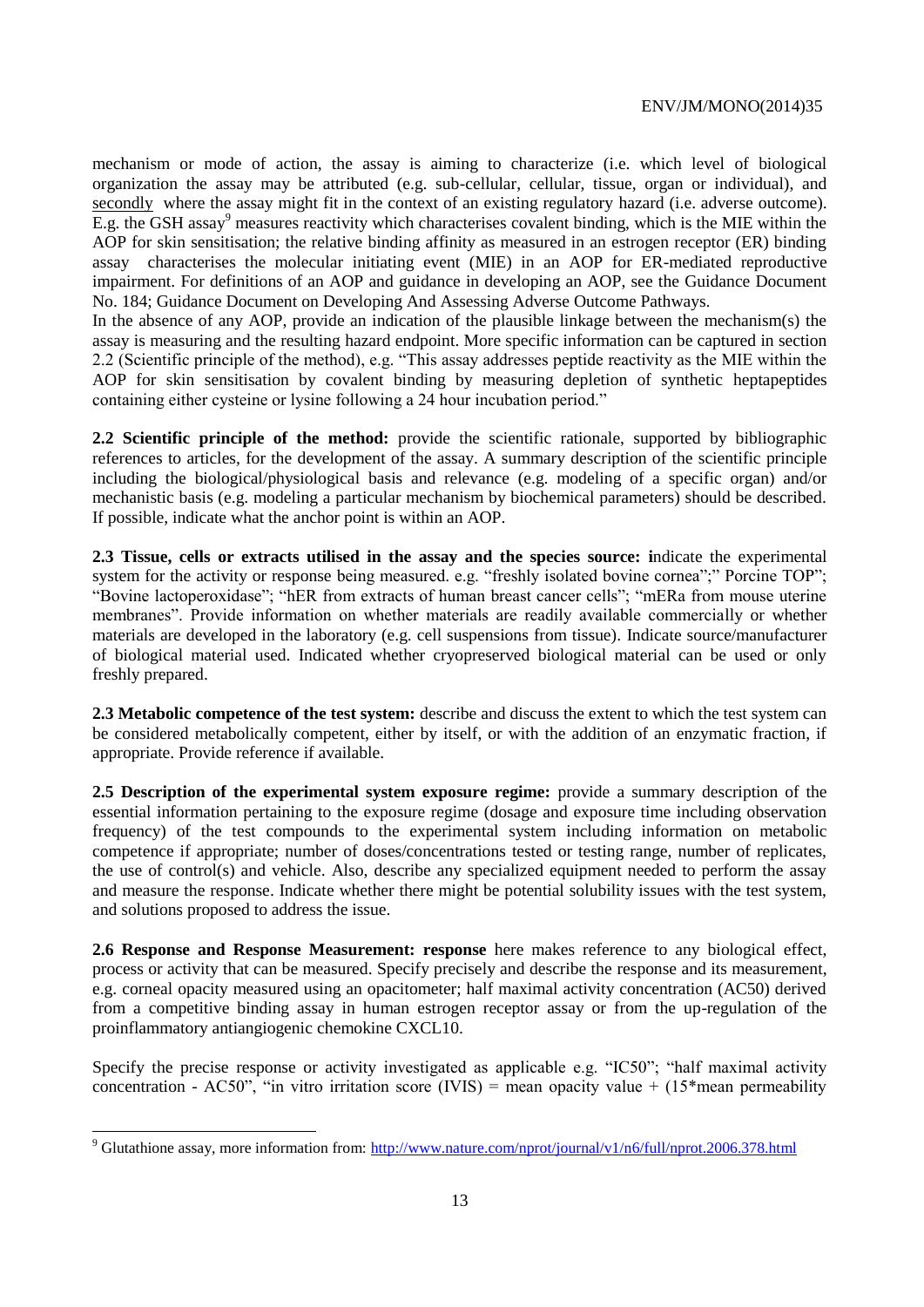OD490 value) is used to evaluate the irritation potential of a test material", and how it is calculated (e.g. IC50 using modified Hill equation).

**2.7 Quality / Acceptance criteria:** as appropriate, provide information on the availability of acceptance criteria and quality assurance as it pertains to the:

- Experimental data (storage/archiving), indicate unit of measurement of the raw data , not only transformed data
- Experimental system(s) used
- Equipment used, calibration program
- Availability of internal standards (e.g. positive and negative controls, reference chemicals, performance benchmarks
- Standards followed such as good cell culture practice, if relevant
- Criteria to accept or reject experimental data
- Limit of detection and limit of quantification, detection range.

**2.8. Known technical limitations and strengths:** specify any known technical limitations or strengths in running the assay. E.g. "Obtaining thyroid glands as a source of TPO may be an obstacle to the use of this assay in other laboratories" (see section 4.4. for the applicability of the assay). The assay may not be technically applicable to certain types or class of chemicals.

**2.9 Other related assays that characterise the same event as in 2.1:** Identify any related assays if known that may characterise the same key event as described in 2.1 e.g. GSH assay that measures reactivity and provide an indication of whether a MD has been prepared if possible. Make references to it, as appropriate.

# <span id="page-13-0"></span>**3. Data interpretation and prediction model**

If the data generated by the assay has itself or is already being used in a prediction model, provide here a brief summary and references for the prediction model. The prediction model, if available, may be derived from the assay itself or from a battery of assays i.e. how are the results of the assays/battery being summarised or interpreted to derive an outcome that can be used for a particular decision. E.g. the depletion results from lysine and cysteine peptide reactivity assays might be encoded in a prediction model to provide an overall indication of reactivity. The prediction model could be based on more than one assay outcome, if so, a MD for the associated assay(s) should be documented separately. It may be helpful to consider the intended purpose of the prediction model e.g. a desire to predict Y from assays that measure X starting from the step in the AOP that is being measured by the assays (X) and going to the "predicted outcome" step Y in the AOP. Please specify if this refers to key events as defined in AOPs.

**3.1 Assay response(s) captured in the prediction model:** Identify the response(s) from the given assay(s) that form(s) the basis of the prediction model. Note the response could be the same as specified in 2.2; if so, state "see 2.2".

**3.2 Data analysis:** Comment on the response value in terms of a boundary or range to provide a context for interpretation. E.g. putting into context what a negative value or >100% value might represent in a binding inhibition assay.

**3.3 Explicit prediction model:** Describe the prediction model. If the prediction model is too long or complex and cannot be practically reported here, include in this field a reference to a paper or a document where the prediction model is already described. This material can also be attached as supporting information in field 7.0.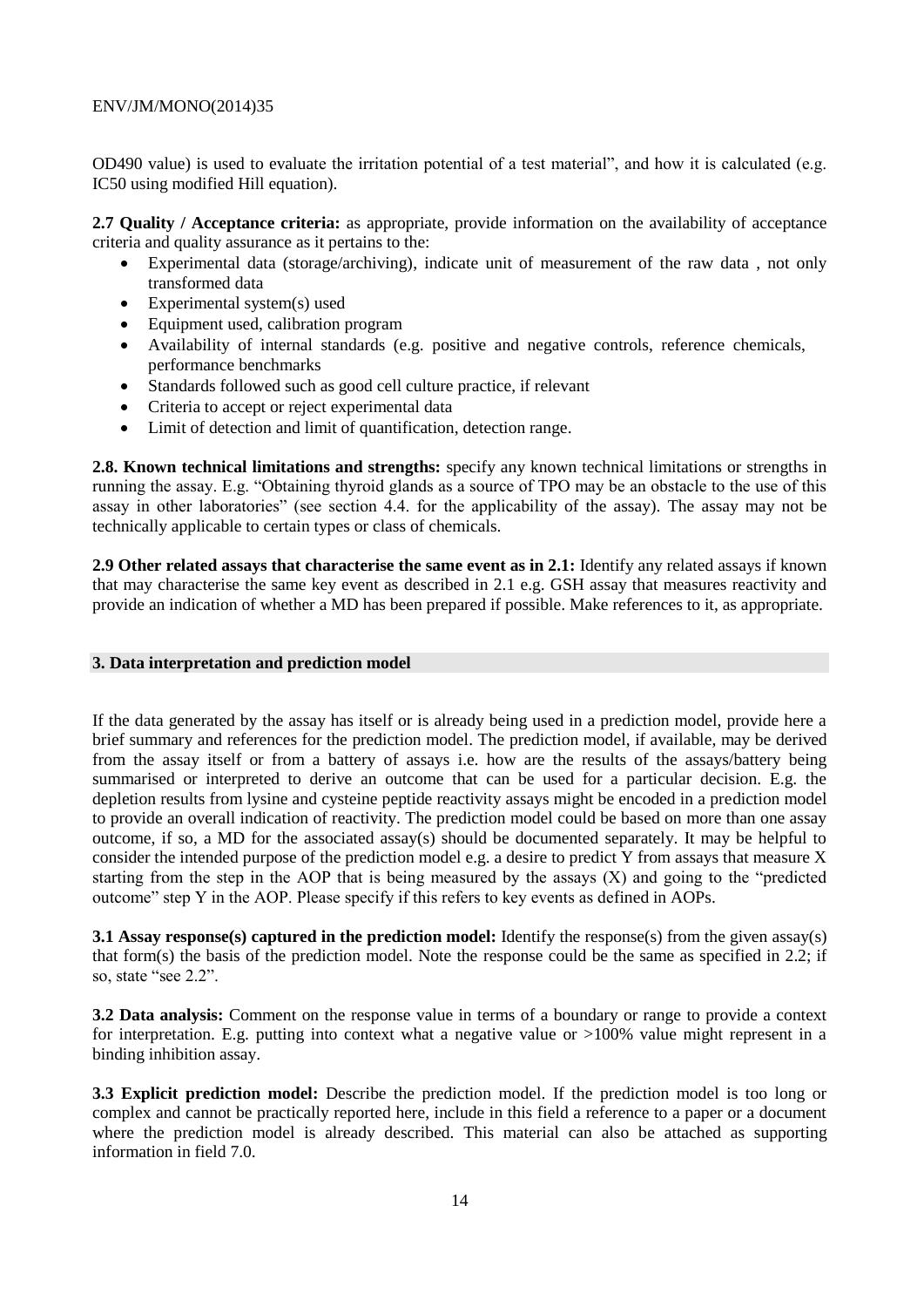**3.4 Software name and version for algorithm/prediction model generation:** Specify the name and the version of software applications (and date if relevant) used to derive the prediction model or to undertake the statistical processing.

## <span id="page-14-0"></span>**4. Test Method Performance**

## **4.1 Robustness of the method**

This section should provide information on the robustness of the method i.e. the reliability of the experimental results and the prediction capability of the model used. Information on:

- within-laboratory repeatability and reproducibility,
- between laboratory transferability and reproducibility,

should be reported if known, or any other information relevant for the evaluation of the method depending on the method's purpose, including but not limited to, any analytical verification performed. **4.2 Reference chemicals/chemical libraries, rationale for their selection and other available information:** Indicate whether the results for the reference chemicals (i.e. the "training set" chemicals used in the development and evaluation of the assay and its associated prediction model) are free and publically available in some form (e.g., published in a paper or a regulatory document, stored in a database) or appended to the current MD as supporting information (see field 7.0). If it is not available, explain why. e.g. "They are available and attached"; "They are available but not attached (indicate reason)"; "They are not available because the data set is proprietary".

If the training set is being appended as supporting information (see field 7.0), indicate what information exists for the reference chemicals including the rationale for their selection if available; e.g. for monoconstituent substances: a) response values; b) Chemical names (common names and/or IUPAC names); b) CAS numbers or other identification number; c) SMILES and InCHI code if relevant; d) MOL files; e) Structural formula; f) Availability from commercial sources. In case of multi-constituent substances, UVCBs or mixtures, report the composition as far as possible. In case of specific types of chemicals (e.g. nanomaterials) for which additional characteristics may be relevant, report these characteristics/properties.

**4.3 Performance measures/predictive capacity (if known):** Report any goodness-of-fit statistics or results of goodness-of-fit testing (including if relevant a rationale for selection/use of a particular function) that might be available for the assay and/or its prediction (e.g. r2, r2 adjusted, standard error, sensitivity, specificity, false negative and false positive rates, predictive values, etc). There are multiple appropriate ways to analyse the large number of concentration curves coming from HT screening assays, and there is no single "right way." Therefore, in addition to specifying the fit, it is equally important to explain the curve fitting process, the assumptions used to determine the goodness-of-fit and any limitations related to the data analysis. Indicate whether a cross-validation was carried out and statistics used (e.g. leave-one-out or other statistics).

**4.4 Scope and limitations of the assay, if known:** Describe the types of substances in terms of their physical properties or similar (e.g. specific types of substances) for which the assay is appropriate. If possible characterise the applicability domain systematically using physicochemical and other relevant molecular descriptors using the training sets of reference chemicals that were used during the development or validation of the assay itself. Descriptions should include physical-chemical limitations and discussion of the chemical space (i.e. known applicability domain as regards key physical-chemical properties and other molecular descriptors, chemical class(es)) that has been covered in the development of the assay(s)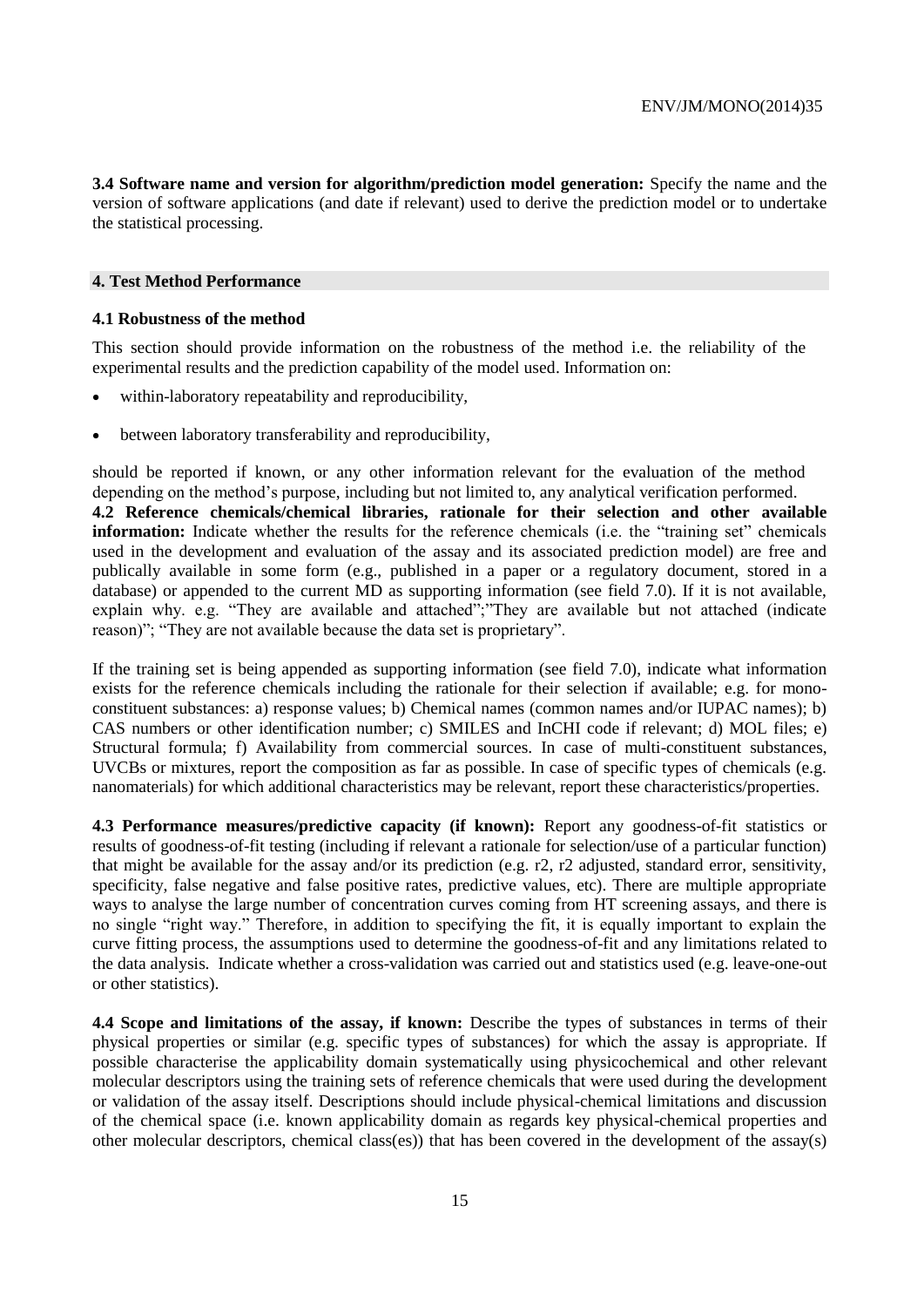and use of assay results in the prediction model. Is the test known to be amenable/not amenable to a variety of chemicals such as mixtures, UVCBs, multi-constituent substances, organometalics, inorganic substances, discrete organic substances and various chemical classes or organic substances? Indications from the false positives/false negatives identified that the assay has specific limitations?

Describe for example the inclusion and/or exclusion rules that may also define the scope of the assay, e.g. substances with high volatility, hydrophobicity or lipophilicity. Limits of applicability could also include established limitations of the assay, e.g. for the Bovine Corneal Opacity and Permeability assay, high false positive rates are known for alcohols and ketones and high negative rates have been established for solids; e.g. UV absorbance of some compounds or highly coloured substances or autofluoresence could interfere with spectrophotometric analysis.

# <span id="page-15-0"></span>**5. Potential Regulatory applications**

This section provides information to help build a contextual weight of evidence analysis on the (quantitative) use of the prediction model for different regulatory purposes indicating all its potential applications.

**5.1 Context of use:** Propose possible conditions of use referring to effects investigated and the AOP if possible. This section is aimed at describing the level of scientific confidence for different end use scenarios i.e. where there is adequate scientific confidence for the use of a given prediction model and the rationale for this. Examples of end use scenarios could include, but are not limited to:

- support category formation and read-across: The outcomes from the assay could be used to substantiate a hypothesis for grouping substances together for the purposes of read-across;
- Priority setting: The assay might help prioritise substances within an inventory for more detailed evaluation;
- Screening level assessment of a biomarker or mechanistic activity or response: The assay might provide a reasonable indicator of the likely outcome in an in vivo assay. The screening level assessment may even be sufficient to identify a hazard, inform classification & labelling or even potency;
- Integrated approaches to testing and assessment (IATA): The assay may form one component of an IATA;

## <span id="page-15-1"></span>**6. Bibliography**

Report useful references other than those directly associated with the assay or prediction development (references describing the model development are reported in field 1.8).

## <span id="page-15-2"></span>**7. Supporting information**

Indicate whether supporting information is attached (e.g. external documents) to this MD and specify its content and possibly its utility unless previously annotated in the preceding sections.